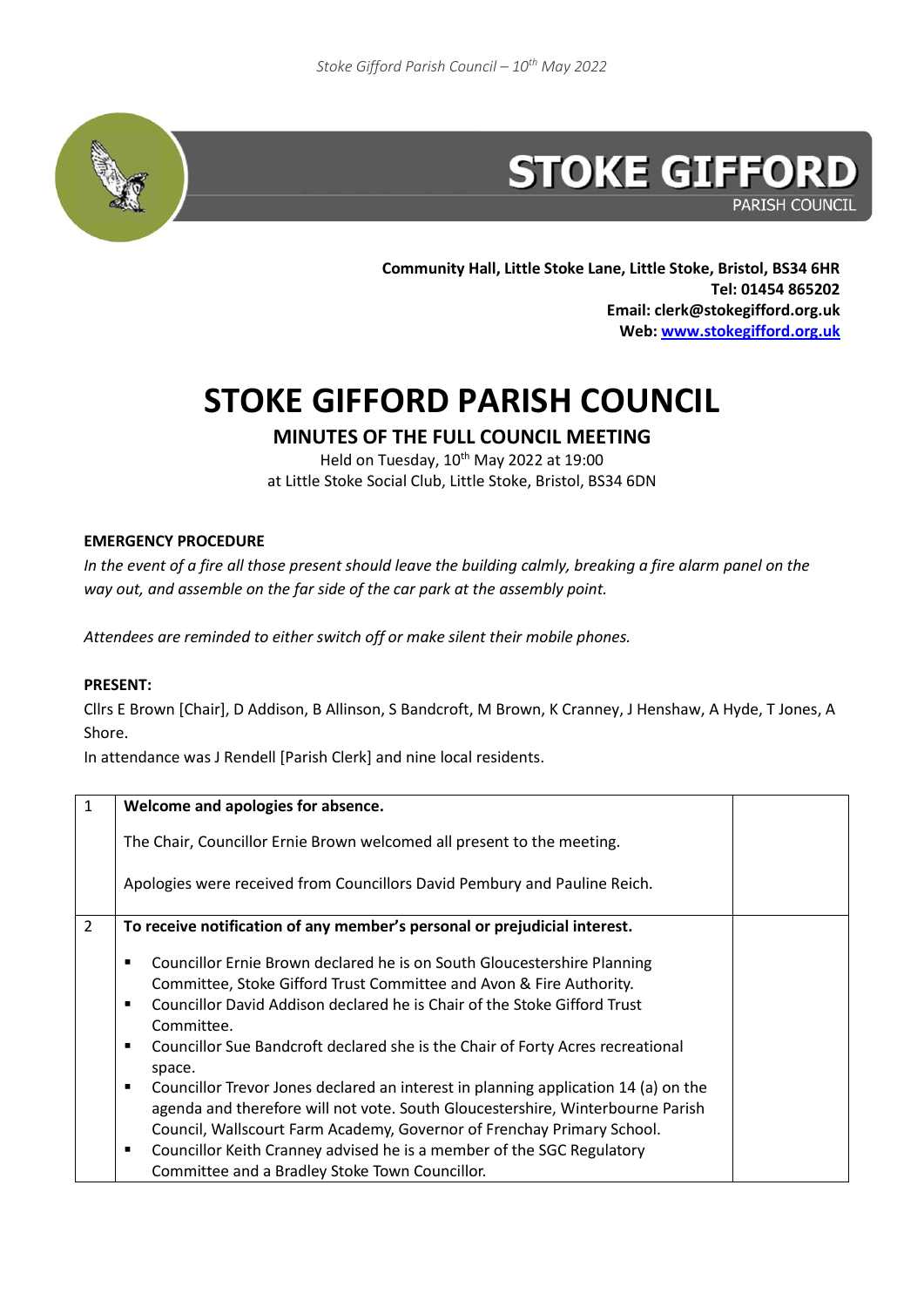|                | Councillor Jacqueline Henshaw declared she was a member of the Stoke Gifford<br>٠<br>Trust Committee.<br>Councillor Tony Hyde declared he is Secretary of Stoke Gifford Retirement Village,<br>٠<br>Residents Association.                                                                                                                                                                                                                                                                                                                                                                                                        |                                                   |
|----------------|-----------------------------------------------------------------------------------------------------------------------------------------------------------------------------------------------------------------------------------------------------------------------------------------------------------------------------------------------------------------------------------------------------------------------------------------------------------------------------------------------------------------------------------------------------------------------------------------------------------------------------------|---------------------------------------------------|
| $\overline{3}$ | Public Session [Maximum of 15 minutes, up to 3 minutes per person]                                                                                                                                                                                                                                                                                                                                                                                                                                                                                                                                                                |                                                   |
|                | Nine residents were in attendance.                                                                                                                                                                                                                                                                                                                                                                                                                                                                                                                                                                                                |                                                   |
|                | A local resident was disappointed to see the roof above the changing rooms having<br>extensive work carried out and believes the works are born from poor defective build-<br>ing work at the time of the new extension. The resident understood the work needed<br>doing but feels the parish council should allocate the cost of the work to the original<br>S106 funding. Chair of Finance, Councillor Dave Addison informed all present that the<br>roof work was allocated to EMR to cover this urgent work. Now the work is complete<br>the rooms are being decorated and fire system is being linked back to the building. |                                                   |
|                | A local resident believes there are many local people that do not understand fully<br>HMO's and believes SGC are currently rewriting the guidance. The resident thought it<br>would be useful for the parish council to promote this information giving residents a<br>clearer understanding and suggested using the parish noticeboards and/or a report in<br>the local Journal.<br>Chair of Planning, Councillor Andrew Shore will liaise with the Clerk to devise an A4<br>poster with this information and will add to the parish council website and all 12 no-                                                              | Liaise with AS<br>and distribute<br>poster        |
|                | tice boards within the parish boundary.<br>A local resident feels the café at the Community Hall is spilling out into the grounds<br>which is detriment to the park scene.                                                                                                                                                                                                                                                                                                                                                                                                                                                        |                                                   |
|                | A local resident has been liaising with SGC about installing additional trees along New<br>Road. Correspondence has dated back a number of years and is still yet to be rectified.<br>The resident is disappointed with the customer service he is getting from SGC opera-<br>tives.                                                                                                                                                                                                                                                                                                                                              |                                                   |
|                | A local resident has noticed the poor state of white lining on the highways all across<br>South Gloucestershire Council, in particular, Stoke Park, Cheswick Village and Little<br>Stoke. Councillor Ernie Brown asked the Clerk to contact Streetcare.                                                                                                                                                                                                                                                                                                                                                                           | Clerk<br>contacted<br>Streetcare 12-<br>$05 - 22$ |
| $\overline{4}$ | To approve the minutes of the last Full Council meeting dated Tuesday 12th April<br>2022.                                                                                                                                                                                                                                                                                                                                                                                                                                                                                                                                         |                                                   |
|                | The Full Council minutes dated Tuesday 12 <sup>th</sup> April 2022 was agreed as an accurate<br>record proposed by Councillor Andrews Shore, seconded by Councillor Mike Brown,<br>unanimously carried.                                                                                                                                                                                                                                                                                                                                                                                                                           |                                                   |
| 5              | To approve the expenditure and general accounts for April 2022.                                                                                                                                                                                                                                                                                                                                                                                                                                                                                                                                                                   |                                                   |
|                | The Clerk tabled financial correspondence for April 2022 which included payments<br>totalling £78,493.90 for the Co-operative general account, with a cash book balance of<br>£228,094.86.                                                                                                                                                                                                                                                                                                                                                                                                                                        |                                                   |
|                | A discussion was held, and Council noted the expenditure and bank balance for the                                                                                                                                                                                                                                                                                                                                                                                                                                                                                                                                                 |                                                   |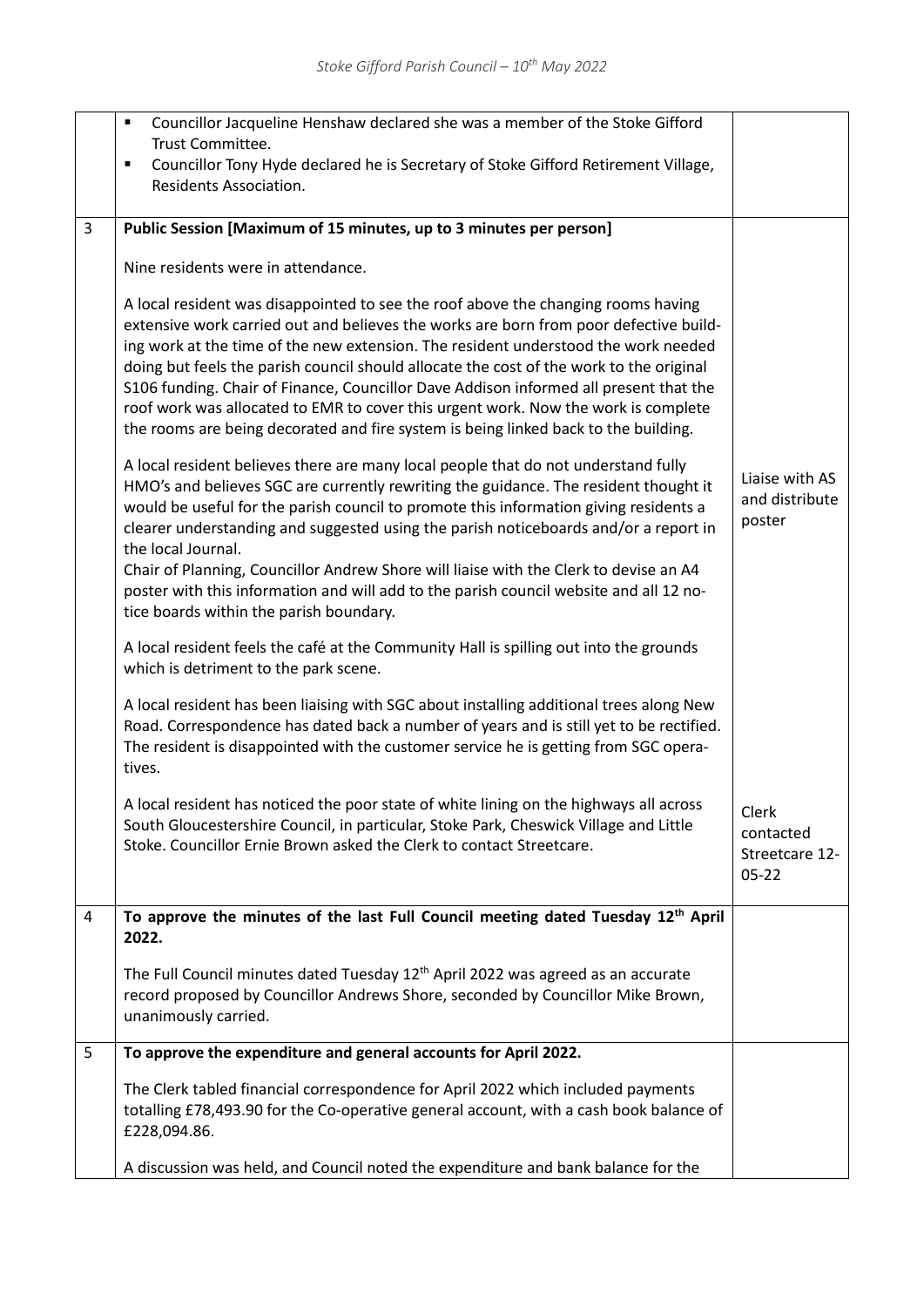|                | accounts for April 2022 which were unanimously approved and proposed by<br>Councillor Tony Hyde, seconded by Councillor Brian Allinson, carried.                                                                                                                                                                                                     |  |
|----------------|------------------------------------------------------------------------------------------------------------------------------------------------------------------------------------------------------------------------------------------------------------------------------------------------------------------------------------------------------|--|
| 6              | Update on Stoke Gifford Trust Ground - Ownership of the land.                                                                                                                                                                                                                                                                                        |  |
|                | The Chair, Councillor Ernie Brown reminded members the land is held in trust to the<br>parish council and the Trust Committee continued to look into the running and<br>ownership.                                                                                                                                                                   |  |
|                | Councillor Dave Addison informed all present the 2022 Annual Fate is being held on<br>Friday 3 <sup>rd</sup> June and everybody is welcome.                                                                                                                                                                                                          |  |
| $\overline{7}$ | Update on Brooklands Park Community Hall.                                                                                                                                                                                                                                                                                                            |  |
|                | The Chair, Councillor Ernie Brown informed members the parish council business case<br>has now been sent to SGC.                                                                                                                                                                                                                                     |  |
|                | SGC have confirmed they will cover any deficit for years one to three. The parish<br>council have ensured there is a break clause after year three.                                                                                                                                                                                                  |  |
|                | Sovereign are a key stake holder funding the project.<br>We have received interest from current hirers at the Little Stoke Community Hall and<br>also from SGC for the provision of youth sessions to be held in the main hall and small<br>meeting room 3 times per week.                                                                           |  |
|                | The Community Hall would be a good resource for the Council, a small but very mod-<br>ern efficient building. Meetings between SGC and the parish council continue.                                                                                                                                                                                  |  |
|                | The infrastructure needs to be put in place for the day-to-day management and oper-<br>ation of the Community Hall                                                                                                                                                                                                                                   |  |
|                | Part time admin/marketing staff<br>$\overline{\phantom{a}}$<br>Caretaker<br>$\overline{\phantom{a}}$                                                                                                                                                                                                                                                 |  |
|                | Security staff                                                                                                                                                                                                                                                                                                                                       |  |
|                | Cleaner<br>Local volunteer groups                                                                                                                                                                                                                                                                                                                    |  |
| 8              | No Mow May initiative by South Gloucestershire Council.                                                                                                                                                                                                                                                                                              |  |
|                | Parish Clerk informed all present the SGC initiative of No Mow May is currently un-<br>derway where grass verges and highways will be left uncut to maximise food sources<br>for insects. Not cutting the grass allows wildflowers and other plants to grow which<br>insects love. The Clerk presented all present with documents received from SGC. |  |
| 9              | SGC lamppost upgrade to LED lighting in the parish.                                                                                                                                                                                                                                                                                                  |  |
|                | The Parish Clerk informed all present that SGC will be starting a programme of replac-<br>ing all the non LED street lighting lanterns with a LED model. The work will start later<br>this year and be introduced gradually over the next 10 years.<br>The Clerk presented all present with documents received from SGC.                             |  |
| 10             | Update on arson attack and replacement SGPC vehicles.                                                                                                                                                                                                                                                                                                |  |
|                | The Clerk informed members that two replacement vehicles have been ordered and<br>are due for delivery within the next 10 days.                                                                                                                                                                                                                      |  |
|                | The parish council has received £19,925 for the ISUZU, £9,085 for the Ford Tipper to-                                                                                                                                                                                                                                                                |  |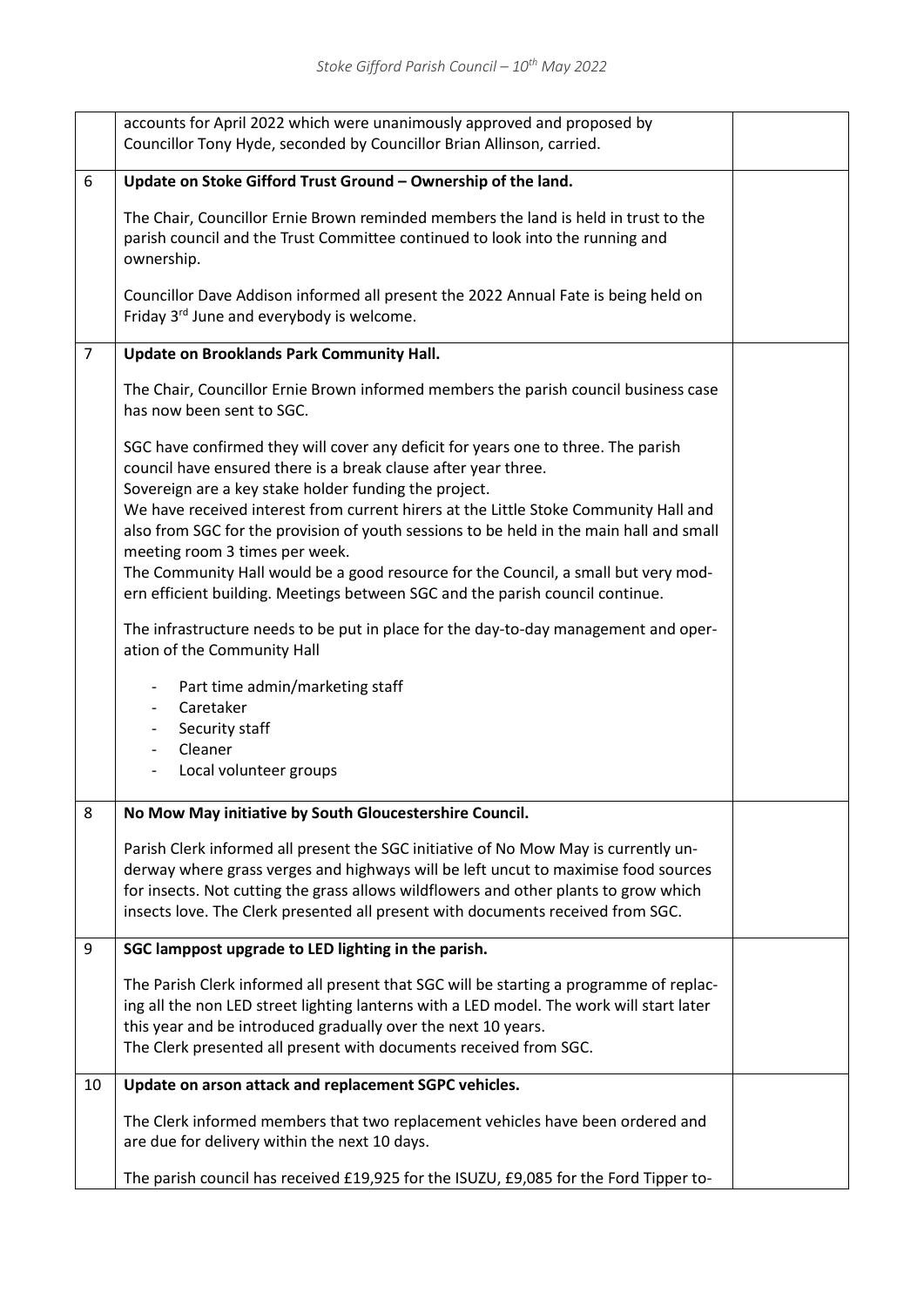|    | talling £29,010 from the insurance claim.                                                                                                                                                                                                                                                                                                                                                                                                                                                                             |                                                                                      |
|----|-----------------------------------------------------------------------------------------------------------------------------------------------------------------------------------------------------------------------------------------------------------------------------------------------------------------------------------------------------------------------------------------------------------------------------------------------------------------------------------------------------------------------|--------------------------------------------------------------------------------------|
|    | The vehicles purchased for replacement:                                                                                                                                                                                                                                                                                                                                                                                                                                                                               |                                                                                      |
|    | <b>ISUZU £24,000</b>                                                                                                                                                                                                                                                                                                                                                                                                                                                                                                  |                                                                                      |
|    | Ford Tipper £22,750<br>Total: £46,750                                                                                                                                                                                                                                                                                                                                                                                                                                                                                 |                                                                                      |
|    |                                                                                                                                                                                                                                                                                                                                                                                                                                                                                                                       |                                                                                      |
|    | A total of £17,740 has been spent from EMR contingency.                                                                                                                                                                                                                                                                                                                                                                                                                                                               |                                                                                      |
| 11 | Review of office printer contract agreement.                                                                                                                                                                                                                                                                                                                                                                                                                                                                          |                                                                                      |
|    | As the monthly costs for the office printer seem high the Chair of Council asked Parish<br>Clerk for potential options on a more efficient way forward.                                                                                                                                                                                                                                                                                                                                                               |                                                                                      |
|    | Parish Clerk, John Rendell presented a quotation from a local company for a contract<br>agreement on a replacement printer for the Parish Council office.                                                                                                                                                                                                                                                                                                                                                             |                                                                                      |
|    | SGPC are currently tied in on a 5-year agreement ending 2025.                                                                                                                                                                                                                                                                                                                                                                                                                                                         |                                                                                      |
|    | There is a settlement figure for breaking the contract agreement early of £2,235.47.<br>This settlement figure would be included with a 3-year quarterly lease rental with the<br>new company of £375.15.                                                                                                                                                                                                                                                                                                             |                                                                                      |
|    | The parish council currently pay a 5-year quarterly lease rental of £255.72. Should<br>members want to run the length of the current, council would continue to pay this<br>price until 2025 and then can agree a new contract with a 3-year quarterly lease rental<br>being approx. £159.32.                                                                                                                                                                                                                         |                                                                                      |
|    | The Clerk recommended we finish the current contract agreement and go to tender to<br>obtain a more effective and efficient contract agreement in 2025.                                                                                                                                                                                                                                                                                                                                                               |                                                                                      |
|    | Councillor Ernie Brown proposed to go with the Clerks recommendation, seconded by<br>Councillor Mike Brown, unanimously carried.                                                                                                                                                                                                                                                                                                                                                                                      |                                                                                      |
| 12 | To receive updates from Parish Council Committees and to consider expenditure as                                                                                                                                                                                                                                                                                                                                                                                                                                      |                                                                                      |
|    | required relating to budgets/external funding.                                                                                                                                                                                                                                                                                                                                                                                                                                                                        |                                                                                      |
|    | Finance<br>Councillor Dave Addison informed members that now the Covid restrictions have<br>ended we hope to get stuck into our maintenance programme and 5-year plan this<br>financial year.                                                                                                                                                                                                                                                                                                                         |                                                                                      |
|    | <b>Recreation and Leisure</b><br>Councillor Mike Brown gave full credit to the grounds staff as the grounds remain in<br>excellent condition. Major tree works will be required this year especially along the<br>Mike Gallivan playing fields clearing several dead Ash and Elm trees. The Clerk is ob-<br>taining quotes and will report back to council.<br>Planning and Transportation<br>We currently have 4 applications due for discussion at the Planning and Transporta-<br>tion meeting later in the month. | Clerk to<br>obtain quote<br>at<br>appropriate<br>time of year<br>(around<br>nesting) |
|    |                                                                                                                                                                                                                                                                                                                                                                                                                                                                                                                       |                                                                                      |